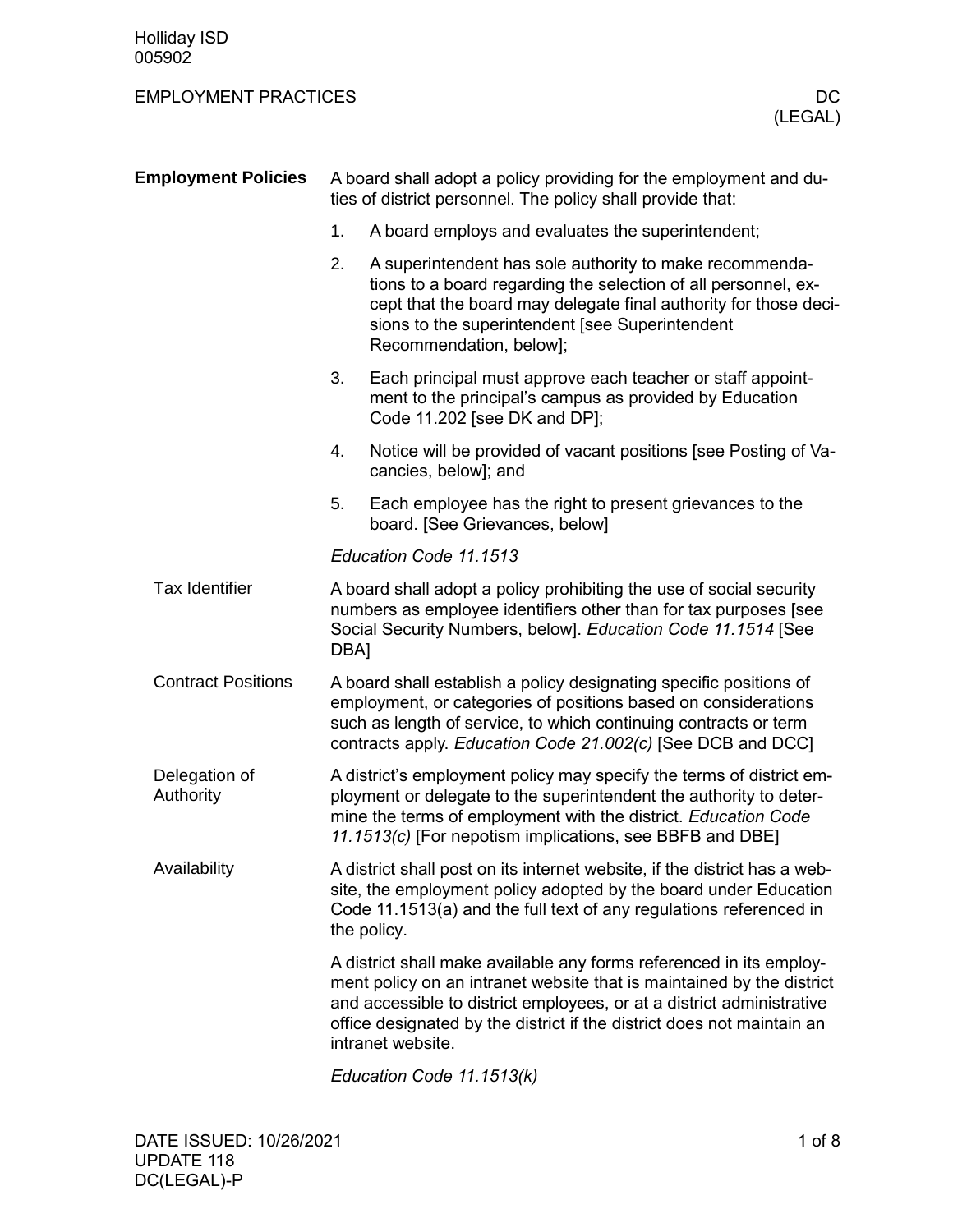| <b>Holliday ISD</b><br>005902           |                                                                                                                                                                                                                                                                                                                                                                                                                                                                                                                              |    |                 |                                                                                                                                                                                                                                                                                                                                                                                                                                                                                                                                                                    |                |
|-----------------------------------------|------------------------------------------------------------------------------------------------------------------------------------------------------------------------------------------------------------------------------------------------------------------------------------------------------------------------------------------------------------------------------------------------------------------------------------------------------------------------------------------------------------------------------|----|-----------------|--------------------------------------------------------------------------------------------------------------------------------------------------------------------------------------------------------------------------------------------------------------------------------------------------------------------------------------------------------------------------------------------------------------------------------------------------------------------------------------------------------------------------------------------------------------------|----------------|
| <b>EMPLOYMENT PRACTICES</b>             |                                                                                                                                                                                                                                                                                                                                                                                                                                                                                                                              |    |                 |                                                                                                                                                                                                                                                                                                                                                                                                                                                                                                                                                                    | DC.<br>(LEGAL) |
| <b>Internal Auditor</b>                 |                                                                                                                                                                                                                                                                                                                                                                                                                                                                                                                              |    |                 | If a district employs an internal auditor, the board shall select the<br>internal auditor and the internal auditor shall report directly to the<br>board. Education Code 11.170 [See CFC]                                                                                                                                                                                                                                                                                                                                                                          |                |
| Superintendent<br><b>Recommendation</b> |                                                                                                                                                                                                                                                                                                                                                                                                                                                                                                                              |    | Code 11.1513(b) | A board may accept or reject a superintendent's recommendation<br>regarding the selection of district personnel and shall include the<br>board's acceptance or rejection in the minutes of the board's open<br>meeting, in the certified agenda or tape recording of a closed meet-<br>ing, or in the recording required under Government Code 551.125<br>or 551.127, as applicable. If a board rejects a superintendent's rec-<br>ommendation, the superintendent shall make alternative recom-<br>mendations until the board accepts a recommendation. Education |                |
| <b>Posting of Vacancies</b>             | A district's employment policy must provide that not later than the<br>tenth school day before the date on which a district fills a vacant<br>position for which a certificate or license is required as provided by<br>Education Code 21.003 [see DBA], other than a position that af-<br>fects the safety and security of students as determined by the<br>board, the district must provide to each current district employee:                                                                                             |    |                 |                                                                                                                                                                                                                                                                                                                                                                                                                                                                                                                                                                    |                |
|                                         | 1.                                                                                                                                                                                                                                                                                                                                                                                                                                                                                                                           |    |                 | Notice of the position by posting the position on:                                                                                                                                                                                                                                                                                                                                                                                                                                                                                                                 |                |
|                                         |                                                                                                                                                                                                                                                                                                                                                                                                                                                                                                                              | a. |                 | A bulletin board at:                                                                                                                                                                                                                                                                                                                                                                                                                                                                                                                                               |                |
|                                         |                                                                                                                                                                                                                                                                                                                                                                                                                                                                                                                              |    | (1)             | A place convenient to the public in the district's cen-<br>tral administrative office, and                                                                                                                                                                                                                                                                                                                                                                                                                                                                         |                |
|                                         |                                                                                                                                                                                                                                                                                                                                                                                                                                                                                                                              |    | (2)             | The central administrative office of each campus<br>during any time the office is open; or                                                                                                                                                                                                                                                                                                                                                                                                                                                                         |                |
|                                         |                                                                                                                                                                                                                                                                                                                                                                                                                                                                                                                              | b. |                 | The district's internet website, if the district has a web-<br>site; and                                                                                                                                                                                                                                                                                                                                                                                                                                                                                           |                |
|                                         | 2.                                                                                                                                                                                                                                                                                                                                                                                                                                                                                                                           |    |                 | A reasonable opportunity to apply for the position.                                                                                                                                                                                                                                                                                                                                                                                                                                                                                                                |                |
|                                         |                                                                                                                                                                                                                                                                                                                                                                                                                                                                                                                              |    |                 | Education Code 11.1513(d)                                                                                                                                                                                                                                                                                                                                                                                                                                                                                                                                          |                |
| Exception                               | If, during the school year, a district must fill a vacant position held<br>by a teacher, as defined by Education Code 21.201 [see DCB], in<br>less than ten school days, the district must provide notice of the<br>position in the manner described above as soon as possible after<br>the vacancy occurs. However, a district is not required to provide<br>the notice for ten school days before filling the position or to pro-<br>vide a reasonable opportunity to apply for the position. Education<br>Code 11.1513(e) |    |                 |                                                                                                                                                                                                                                                                                                                                                                                                                                                                                                                                                                    |                |
| <b>Grievances</b>                       |                                                                                                                                                                                                                                                                                                                                                                                                                                                                                                                              |    |                 | A district's employment policy must provide each employee with<br>the right to present grievances to the board. The policy may not re-<br>strict the ability of an employee to communicate directly with a<br>member of the board regarding a matter relating to the operation of                                                                                                                                                                                                                                                                                  |                |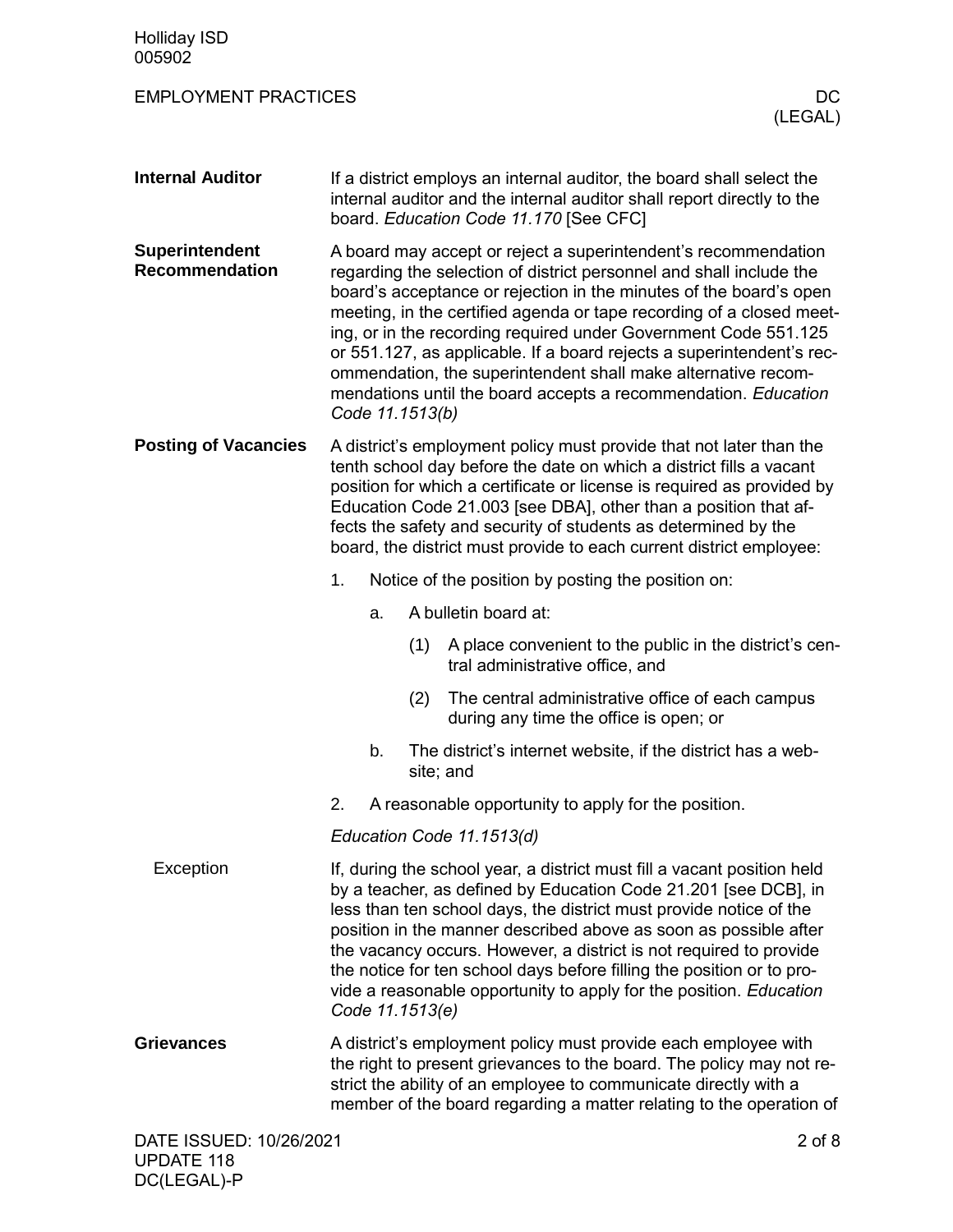|                               |                                                                                                                                                                                                                                                                                                                                                | a district, except that the policy may prohibit ex parte communica-<br>tion relating to:                                                                                                                                                                                                                                                           |  |  |  |
|-------------------------------|------------------------------------------------------------------------------------------------------------------------------------------------------------------------------------------------------------------------------------------------------------------------------------------------------------------------------------------------|----------------------------------------------------------------------------------------------------------------------------------------------------------------------------------------------------------------------------------------------------------------------------------------------------------------------------------------------------|--|--|--|
|                               | 1.                                                                                                                                                                                                                                                                                                                                             | A hearing under Education Code Chapter 21, Subchapter E<br>(Term Contracts) or F (Hearing Examiners); and                                                                                                                                                                                                                                          |  |  |  |
|                               | 2.                                                                                                                                                                                                                                                                                                                                             | Another appeal or hearing in which ex parte communication<br>would be inappropriate pending a final decision by the board.                                                                                                                                                                                                                         |  |  |  |
|                               |                                                                                                                                                                                                                                                                                                                                                | Education Code 11.1513(i)-(j) [See DGBA]                                                                                                                                                                                                                                                                                                           |  |  |  |
| <b>Transfers</b>              |                                                                                                                                                                                                                                                                                                                                                | A district's employment policy may include a provision for providing<br>each current district employee with an opportunity to participate in<br>a process for transferring to another school in or position with the<br>district. Education Code 11.1513(c)(3) [See DK]                                                                            |  |  |  |
| <b>Contract Employees</b>     |                                                                                                                                                                                                                                                                                                                                                | A district shall employ each classroom teacher, principal, librarian,<br>nurse, or school counselor under a probationary contract, a contin-<br>uing contract, or a term contract. A district is not required to employ<br>a person other than these listed employees under a probationary,<br>continuing, or term contract. Education Code 21.002 |  |  |  |
| <b>Classroom Teacher</b>      | "Classroom teacher" means an educator who is employed by a dis-<br>trict and who, not less than an average of four hours each day,<br>teaches in an academic instructional setting or a career and tech-<br>nology instructional setting. The term does not include a teacher's<br>aide or a full-time administrator. Education Code 5.001(2)  |                                                                                                                                                                                                                                                                                                                                                    |  |  |  |
| Minimum Length of<br>Contract |                                                                                                                                                                                                                                                                                                                                                | A contract between a district and an educator must be for a mini-<br>mum of ten months of service. An educator employed under a ten-<br>month contract must provide a minimum of 187 days of service.<br>Education Code 21.401(a), (b)                                                                                                             |  |  |  |
| Proportionate<br>Reduction    | If a district anticipates providing less than 180 days of instruction<br>for students during a school year, as indicated by the district's aca-<br>demic calendar, the district may reduce the number of days of ser-<br>vice proportionately. A reduction by the district does not reduce an<br>educator's salary. Education Code 21.401(c-1) |                                                                                                                                                                                                                                                                                                                                                    |  |  |  |
| Commissioner<br>Waiver        | The commissioner of education may reduce the number of days of<br>service if disaster, flood, extreme weather conditions, fuel curtail-<br>ment, or another calamity causes the closing of schools. A reduc-<br>tion by the commissioner does not reduce an educator's salary. Ed-<br>ucation Code 21.401(c), 25.081(b)                        |                                                                                                                                                                                                                                                                                                                                                    |  |  |  |
| <b>Educational Aides</b>      |                                                                                                                                                                                                                                                                                                                                                | A board shall establish a plan to encourage the hiring of educa-<br>tional aides who show a willingness to become certified teachers.<br>Education Code 54.363(f)                                                                                                                                                                                  |  |  |  |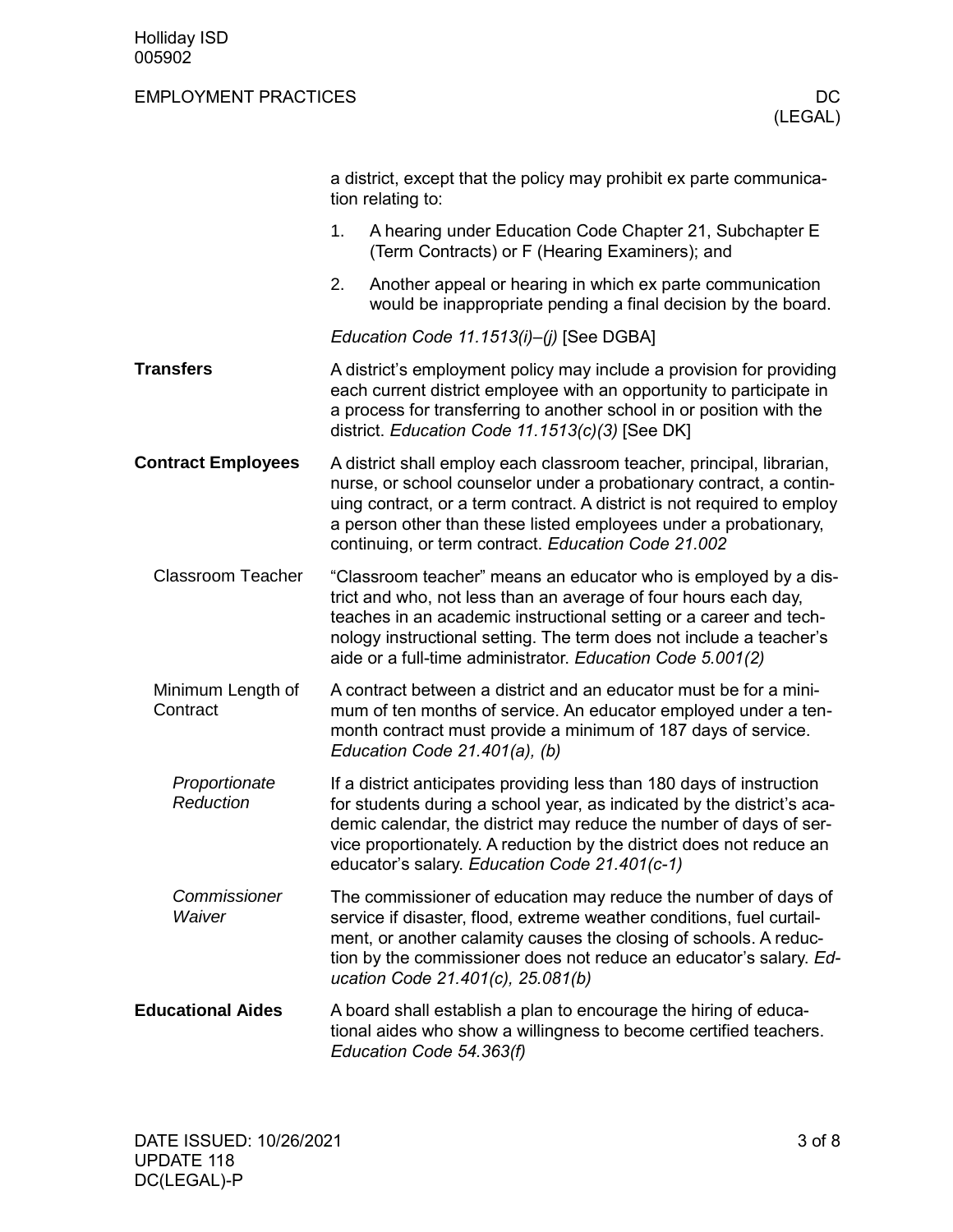| <b>Employment of</b><br><b>Retirees</b> | A district shall file a monthly certified statement of employment of a<br>retiree in the form and manner required by TRS. A district shall in-<br>form TRS of changes in status of the district that affect the district's<br>reporting responsibilities.                                                                                                                                                                                    |    |                                                                                                                                                                                                                                                                                                                                                                                                                       |  |
|-----------------------------------------|----------------------------------------------------------------------------------------------------------------------------------------------------------------------------------------------------------------------------------------------------------------------------------------------------------------------------------------------------------------------------------------------------------------------------------------------|----|-----------------------------------------------------------------------------------------------------------------------------------------------------------------------------------------------------------------------------------------------------------------------------------------------------------------------------------------------------------------------------------------------------------------------|--|
|                                         |                                                                                                                                                                                                                                                                                                                                                                                                                                              |    | The certified statement must include information regarding:                                                                                                                                                                                                                                                                                                                                                           |  |
|                                         | 1.                                                                                                                                                                                                                                                                                                                                                                                                                                           |    | Employees of third party entities if the employees are service<br>or disability retirees who were first employed by the third party<br>entity on or after May 24, 2003, and are performing duties or<br>providing services on behalf of or for the benefit of the district<br>that employees of the district would otherwise perform or pro-<br>vide; and                                                             |  |
|                                         | 2.                                                                                                                                                                                                                                                                                                                                                                                                                                           |    | Retirees who retired within twelve full, consecutive calendar<br>months of the month of the monthly certified statement and<br>are performing duties or providing services for or on behalf of<br>the district that employees of the district would otherwise per-<br>form or provide, and are:                                                                                                                       |  |
|                                         |                                                                                                                                                                                                                                                                                                                                                                                                                                              | a. | Waiving, deferring, or forgoing compensation for the ser-<br>vices or duties;                                                                                                                                                                                                                                                                                                                                         |  |
|                                         |                                                                                                                                                                                                                                                                                                                                                                                                                                              | b. | Performing the duties or providing the services as an in-<br>dependent contractor; or                                                                                                                                                                                                                                                                                                                                 |  |
|                                         |                                                                                                                                                                                                                                                                                                                                                                                                                                              | С. | Serving as a volunteer without compensation and per-<br>forming the same duties or providing the same services<br>for a reporting entity that the retiree performed or pro-<br>vided immediately before retiring and the retiree has an<br>agreement to perform those duties or provide those ser-<br>vices after the first 12 full, consecutive calendar months<br>after the retiree's effective date of retirement. |  |
|                                         | A district that fails to attain a completed status for the monthly certi-<br>fied statement as required by 34 Administrative Code 31.2 shall<br>pay to TRS, in addition to the required employer surcharges and<br>any applicable penalty interest on the unpaid amounts, the late fee<br>established in 34 Administrative Code 31.2(d) for each business<br>day that the monthly certified statement fails to attain a completed<br>status. |    |                                                                                                                                                                                                                                                                                                                                                                                                                       |  |
|                                         | An administrator of a district who is responsible for filing the state-<br>ment, and who knowingly fails to file the statement, commits an of-<br>fense.                                                                                                                                                                                                                                                                                     |    |                                                                                                                                                                                                                                                                                                                                                                                                                       |  |

*Gov't Code 824.6022, 825.403(k); 34 TAC 31.2*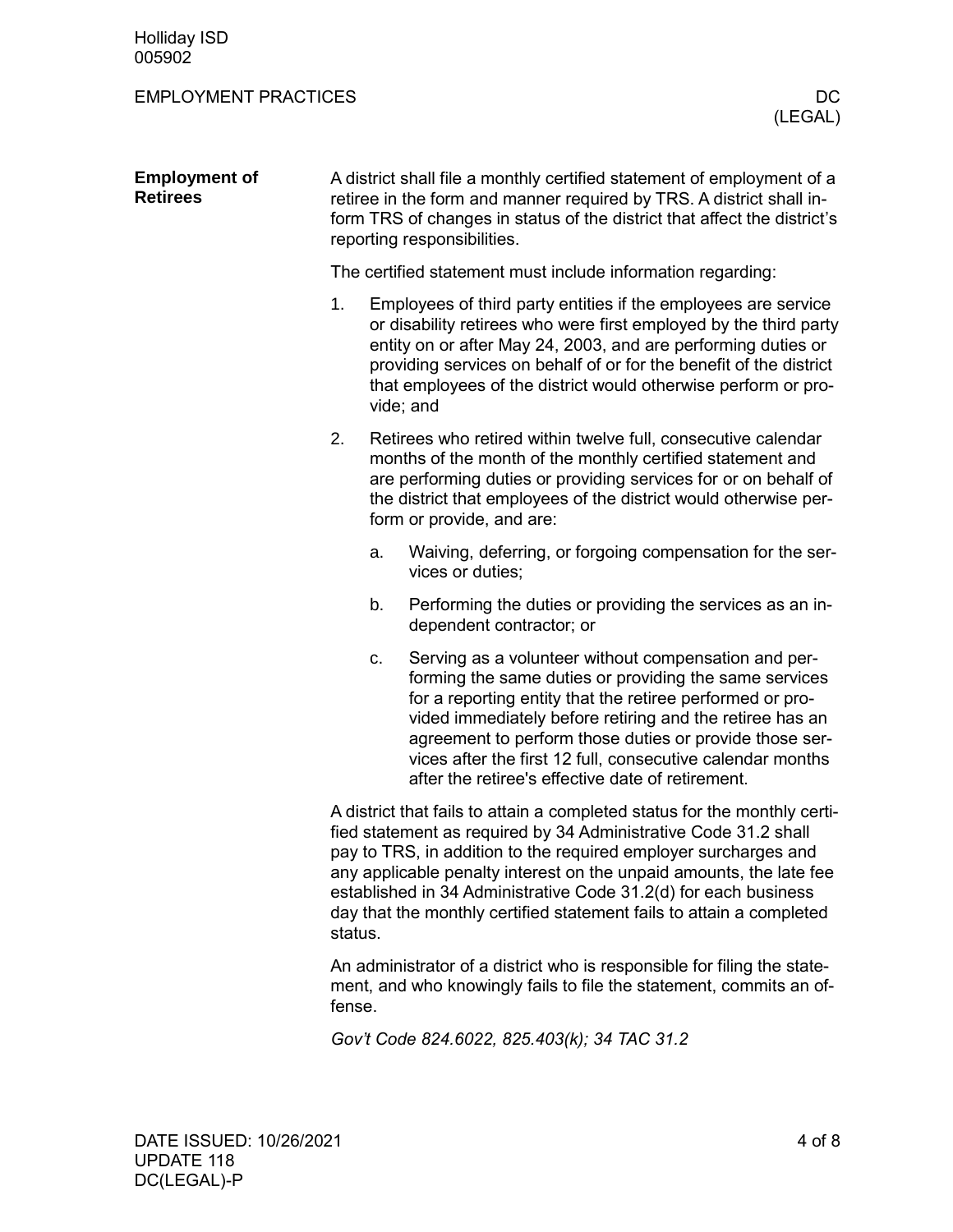| <b>Former Board</b><br><b>Member Employment</b> | A board member is prohibited from accepting employment with the<br>district until the first anniversary of the date the board member's<br>membership on a board ends. Education Code 11.063 [See BBC]                                                                                                     |                                                                                                                                                                                                                                                                                                                                                                                                                                                                                                                                                                                                                                                                         |  |  |  |
|-------------------------------------------------|-----------------------------------------------------------------------------------------------------------------------------------------------------------------------------------------------------------------------------------------------------------------------------------------------------------|-------------------------------------------------------------------------------------------------------------------------------------------------------------------------------------------------------------------------------------------------------------------------------------------------------------------------------------------------------------------------------------------------------------------------------------------------------------------------------------------------------------------------------------------------------------------------------------------------------------------------------------------------------------------------|--|--|--|
| <b>New Hires</b><br>I-9 Forms                   | A district shall ensure that an employee properly completes section<br>1— "Employee Information and Verification"—on Form I-9 at the<br>time of hire.                                                                                                                                                     |                                                                                                                                                                                                                                                                                                                                                                                                                                                                                                                                                                                                                                                                         |  |  |  |
|                                                 |                                                                                                                                                                                                                                                                                                           | A district must verify employment eligibility, pursuant to the Immi-<br>gration Reform and Control Act, and complete Form I-9 by the fol-<br>lowing dates:                                                                                                                                                                                                                                                                                                                                                                                                                                                                                                              |  |  |  |
|                                                 | 1.                                                                                                                                                                                                                                                                                                        | Within three business days of initial hiring. If a district hires an<br>individual for employment for a duration of less than three<br>business days, the district must verify employment at the time<br>of hire. A district shall not be deemed to have hired an individ-<br>ual if the individual is continuing in his or her employment and<br>has a reasonable expectation of employment at all times.<br>When a district rehires an individual, the district may, in lieu of<br>completing a new I-9, inspect a previously completed I-9 exe-<br>cuted within three years of the date of rehire, to determine<br>whether the individual is still eligible to work. |  |  |  |
|                                                 | 2.                                                                                                                                                                                                                                                                                                        | For an individual whose employment authorization expires,<br>not later than the date of expiration.                                                                                                                                                                                                                                                                                                                                                                                                                                                                                                                                                                     |  |  |  |
|                                                 |                                                                                                                                                                                                                                                                                                           | 8 C.F.R. 274a.2(b)(1)(ii), (iii), (vii), (viii)                                                                                                                                                                                                                                                                                                                                                                                                                                                                                                                                                                                                                         |  |  |  |
| New Hire Reporting                              | A district shall furnish to the Directory of New Hires (Texas Attorney<br>General's Office) a report that contains the name, address, and so-<br>cial security number of each newly hired employee. The report<br>shall also contain a district's name, address, and employer identifi-<br>cation number. |                                                                                                                                                                                                                                                                                                                                                                                                                                                                                                                                                                                                                                                                         |  |  |  |
|                                                 | A district may also provide, at its option, the employee's date of<br>hire, date of birth, expected salary or wages, and the district's pay-<br>roll address for mailing of notice to withhold child support.                                                                                             |                                                                                                                                                                                                                                                                                                                                                                                                                                                                                                                                                                                                                                                                         |  |  |  |
|                                                 | A district shall report new hire information on a Form W-4 or an<br>equivalent form, by first class mail, telephonically, electronically, or<br>by magnetic media, as determined by the district and in a format<br>acceptable to the attorney general.                                                   |                                                                                                                                                                                                                                                                                                                                                                                                                                                                                                                                                                                                                                                                         |  |  |  |
| Deadline                                        | New hire reports are due:                                                                                                                                                                                                                                                                                 |                                                                                                                                                                                                                                                                                                                                                                                                                                                                                                                                                                                                                                                                         |  |  |  |
|                                                 | 1.                                                                                                                                                                                                                                                                                                        | Not later than 20 calendar days after the date a district hires<br>the employee; or                                                                                                                                                                                                                                                                                                                                                                                                                                                                                                                                                                                     |  |  |  |
|                                                 | 2.                                                                                                                                                                                                                                                                                                        | In the case of a district transmitting reports magnetically or<br>electronically, by two monthly transmissions (if necessary) not<br>less than 12 days nor more than 16 days apart.                                                                                                                                                                                                                                                                                                                                                                                                                                                                                     |  |  |  |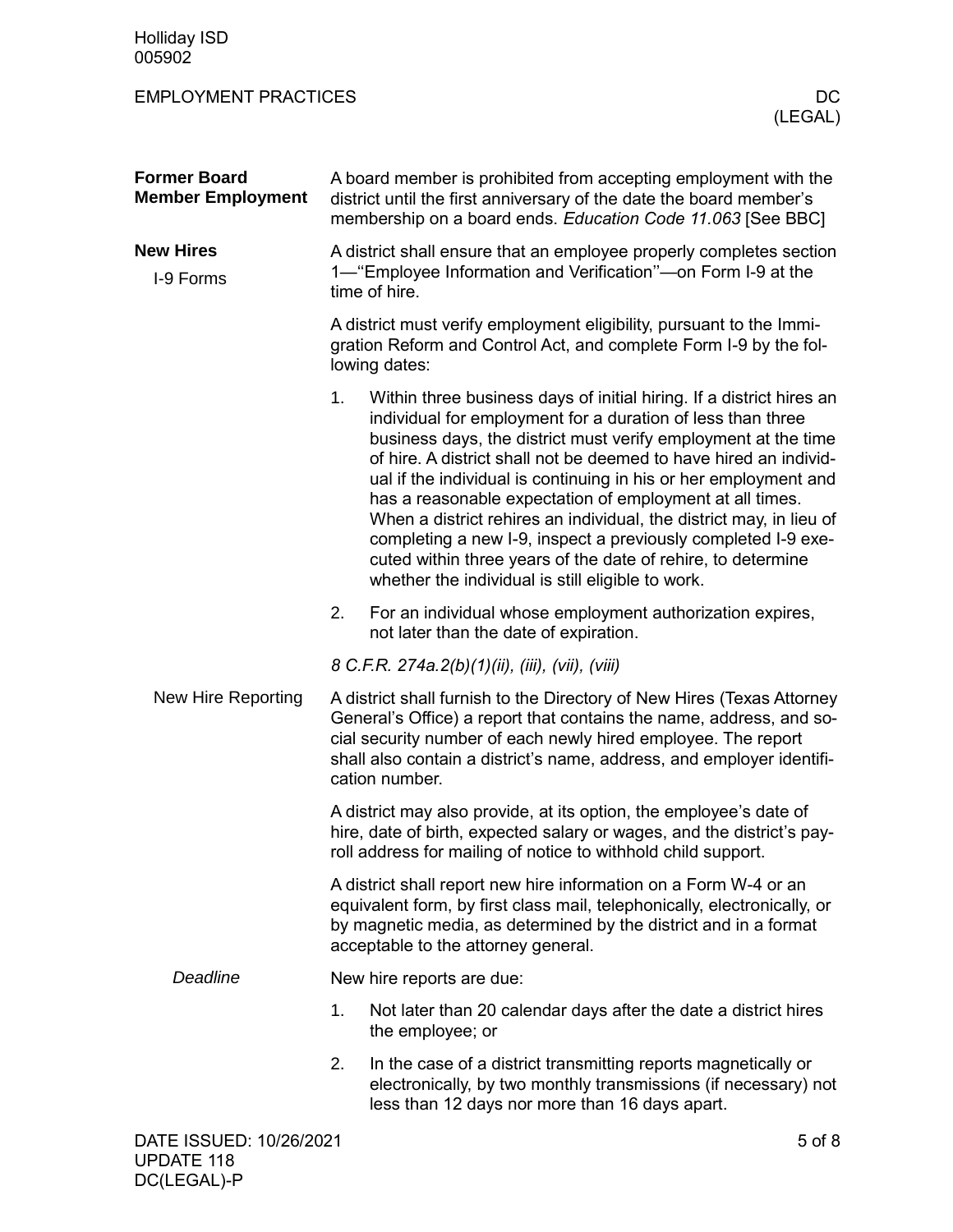| 005902                                                                  |                                                                                                                                                                                                                                                                                                                                                                                                                                                                                  |  |  |  |  |
|-------------------------------------------------------------------------|----------------------------------------------------------------------------------------------------------------------------------------------------------------------------------------------------------------------------------------------------------------------------------------------------------------------------------------------------------------------------------------------------------------------------------------------------------------------------------|--|--|--|--|
| <b>EMPLOYMENT PRACTICES</b>                                             | DC.<br>(LEGAL)                                                                                                                                                                                                                                                                                                                                                                                                                                                                   |  |  |  |  |
|                                                                         | New hire reports shall be considered timely if postmarked by the<br>due date or, if filed electronically, upon receipt by the agency.                                                                                                                                                                                                                                                                                                                                            |  |  |  |  |
| <b>Penalties</b>                                                        | A district that knowingly violates the new hire provisions may be lia-<br>ble for a civil penalty, as set forth at Family Code 234.105.                                                                                                                                                                                                                                                                                                                                          |  |  |  |  |
|                                                                         | 42 U.S.C. 653a(b), (c); Family Code 234.101-.105; 1 TAC 55,<br>Subch. I                                                                                                                                                                                                                                                                                                                                                                                                          |  |  |  |  |
| <b>Donations for</b><br><b>Supplemental</b><br><b>Educational Staff</b> | A district shall accept from a parent-teacher organization or associ-<br>ation recognized by the district a donation designated to fund sup-<br>plemental educational staff positions at a school campus and<br>spend the donation accepted for the designated purpose at the di-<br>rection of and within the time period specified by the school cam-<br>pus for which the donation was designated. This provision expires<br>September 1, 2025. Education Code 11.156(c), (d) |  |  |  |  |
| <b>Social Security</b><br><b>Numbers</b>                                | A board shall adopt a policy prohibiting the use of the social secu-<br>rity number of an employee of the district as an employee identifier<br>other than for tax purposes. Education Code 11.1514 [See DBA]                                                                                                                                                                                                                                                                    |  |  |  |  |
| <b>Federal Law</b>                                                      | A district shall not deny to any individual any right, benefit, or privi-<br>lege provided by law because of the individual's refusal to disclose<br>his or her social security number.                                                                                                                                                                                                                                                                                          |  |  |  |  |
| Exceptions                                                              | The federal law does not apply to:                                                                                                                                                                                                                                                                                                                                                                                                                                               |  |  |  |  |
|                                                                         | Any disclosure that is required by federal statute. The United<br>1.<br>States Internal Revenue Code provides that the social secu-<br>rity number issued to an individual for purposes of federal in-<br>come tax laws shall be used as the identifying number for tax-<br>payers;                                                                                                                                                                                              |  |  |  |  |
|                                                                         | 2.<br>Any disclosure to a district maintaining a system of records in<br>existence and operating before January 1, 1975, if such dis-<br>closure was required under statute or regulation adopted be-<br>fore such date to verify the identity of an individual; or                                                                                                                                                                                                              |  |  |  |  |
|                                                                         | 3.<br>Any use for the purposes of establishing the identity of individ-<br>uals affected by any tax, general public assistance, driver's li-<br>cense, or motor vehicle registration law within a district's juris-<br>diction.                                                                                                                                                                                                                                                  |  |  |  |  |
| <b>Statement of Uses</b>                                                | A district that requests disclosure of a social security number shall<br>inform that individual whether the disclosure is mandatory or volun-<br>tary, by what statutory authority such number is solicited, and what<br>uses will be made of it.                                                                                                                                                                                                                                |  |  |  |  |
|                                                                         | Privacy Act of 1974, Pub. L. No. 93-579, Sec. 7, 88 Stat. 1896,<br>1897 (1974)                                                                                                                                                                                                                                                                                                                                                                                                   |  |  |  |  |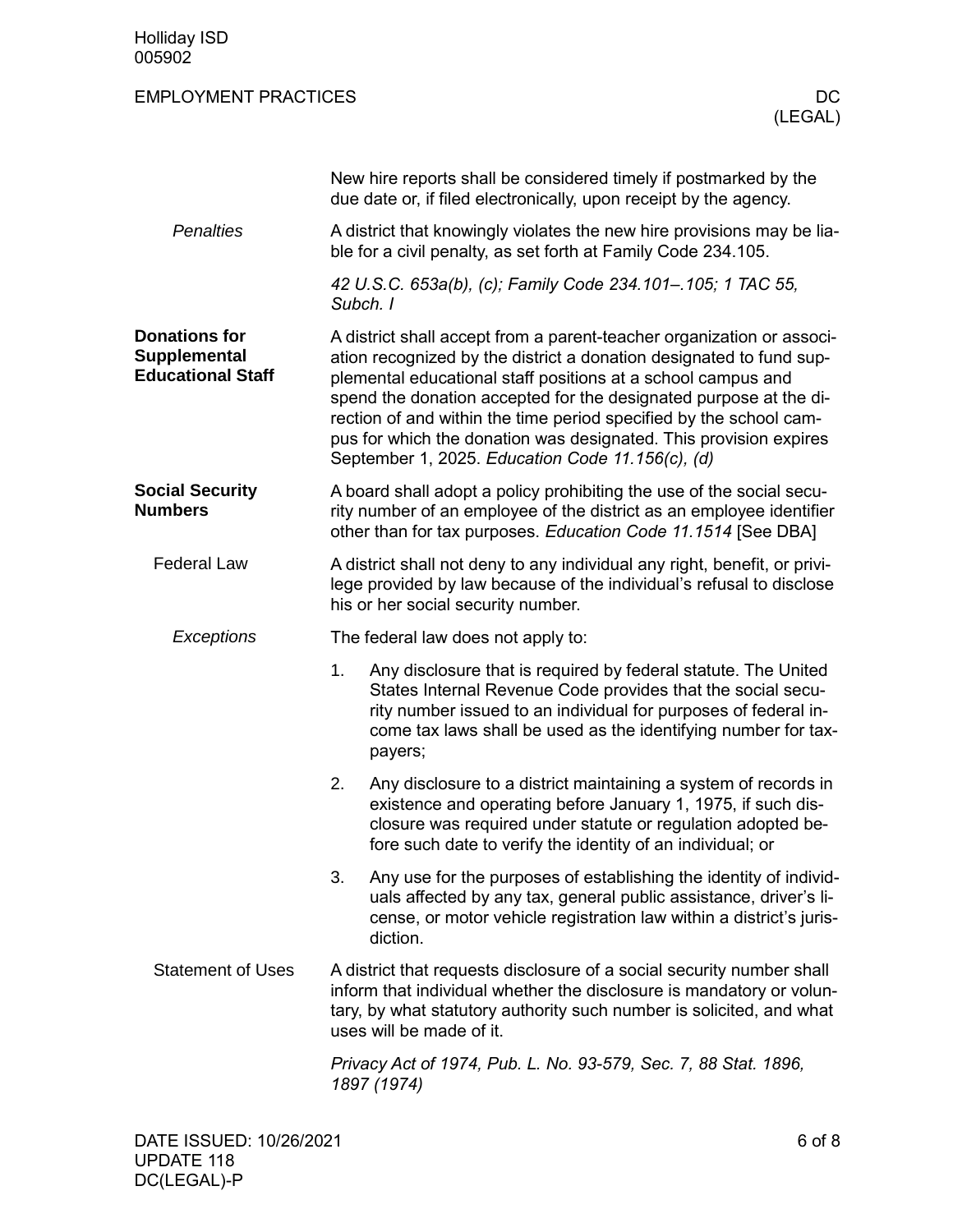| <b>Employment</b><br><b>Assistance</b><br><b>Prohibited</b> |                                                                                                                                                                                                                                                                                                   | A district that receives Title I funds shall have regulations or poli-<br>cies that prohibit any individual who is a school employee, contrac-<br>tor, or agent, or a district, from assisting a school employee in ob-                                                                                                                                                                                                                                                                                                         |  |  |  |
|-------------------------------------------------------------|---------------------------------------------------------------------------------------------------------------------------------------------------------------------------------------------------------------------------------------------------------------------------------------------------|---------------------------------------------------------------------------------------------------------------------------------------------------------------------------------------------------------------------------------------------------------------------------------------------------------------------------------------------------------------------------------------------------------------------------------------------------------------------------------------------------------------------------------|--|--|--|
| <b>Federal Law</b>                                          | taining a new job, apart from the routine transmission of<br>administrative and personnel files, if the individual or district knows,<br>or has probable cause to believe, that such school employee en-<br>gaged in sexual misconduct regarding a minor or student in viola-<br>tion of the law. |                                                                                                                                                                                                                                                                                                                                                                                                                                                                                                                                 |  |  |  |
|                                                             |                                                                                                                                                                                                                                                                                                   | This requirement shall not apply if the information giving rise to<br>probable cause has been properly reported to a law enforcement<br>agency with jurisdiction over the alleged misconduct; and has been<br>properly reported to any other authorities as required by federal,<br>state, or local law, including Title IX of the Education Amendments<br>of 1972 (20 U.S.C. 1681 et seq.) and the implementing regulations<br>under Part 106 of Title 34, Code of Federal Regulations, or any<br>succeeding regulations; and: |  |  |  |
|                                                             | 1.                                                                                                                                                                                                                                                                                                | The matter has been officially closed or the prosecutor or po-<br>lice with jurisdiction over the alleged misconduct has investi-<br>gated the allegations and notified school officials that there is<br>insufficient information to establish probable cause that the<br>school employee engaged in sexual misconduct regarding a<br>minor or student in violation of the law;                                                                                                                                                |  |  |  |
|                                                             | 2.                                                                                                                                                                                                                                                                                                | The school employee has been charged with and acquitted or<br>otherwise exonerated of the alleged misconduct; or                                                                                                                                                                                                                                                                                                                                                                                                                |  |  |  |
|                                                             | 3.                                                                                                                                                                                                                                                                                                | The case or investigation remains open and there have been<br>no charges filed against, or indictment of, the school em-<br>ployee within four years of the date on which the information<br>was reported to a law enforcement agency.                                                                                                                                                                                                                                                                                          |  |  |  |
|                                                             | 20 U.S.C 7926 [See also CJ]                                                                                                                                                                                                                                                                       |                                                                                                                                                                                                                                                                                                                                                                                                                                                                                                                                 |  |  |  |
| <b>State Law</b>                                            | SBEC may suspend or revoke a certificate, impose other sanctions<br>against the person, or refuse to issue a certificate to the person if:                                                                                                                                                        |                                                                                                                                                                                                                                                                                                                                                                                                                                                                                                                                 |  |  |  |
|                                                             | 1.                                                                                                                                                                                                                                                                                                | The person assists another person in obtaining employment<br>at a school district, private school, or open-enrollment charter<br>school, other than by the routine transmission of administra-<br>tive and personnel files; and                                                                                                                                                                                                                                                                                                 |  |  |  |
|                                                             | 2.                                                                                                                                                                                                                                                                                                | The person knew that the other person has previously en-<br>gaged in sexual misconduct with a minor or student in viola-<br>tion of the law.                                                                                                                                                                                                                                                                                                                                                                                    |  |  |  |